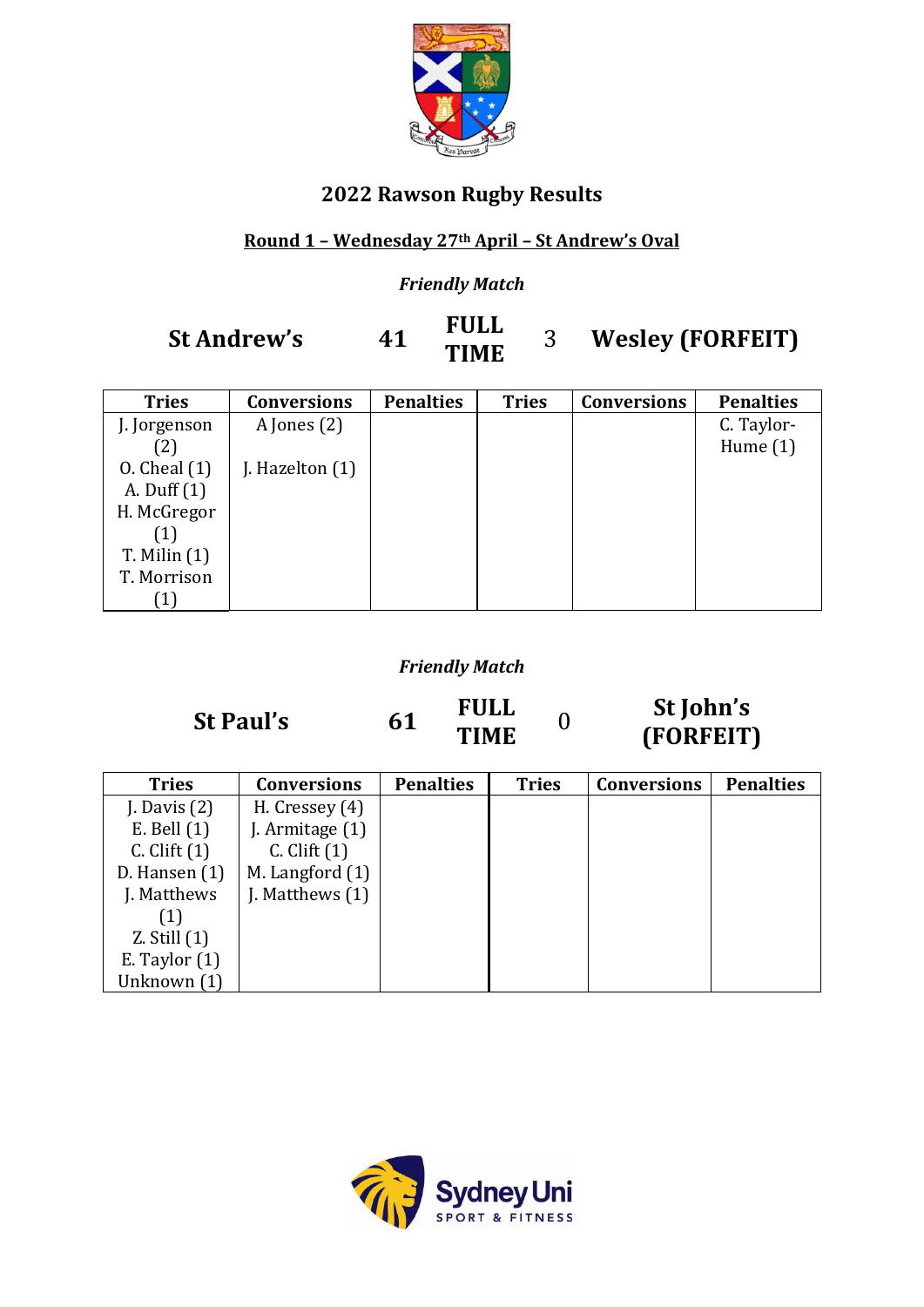

#### **Round 2 – Wednesday 4th May – St Paul's Oval**

#### *Friendly Match*

**St Andrew's 86 FULL** 

**TIME** <sup>0</sup>

**St John's (FORFEIT)**

| <b>Tries</b>       | <b>Conversions</b> | <b>Penalties</b> | <b>Tries</b> | <b>Conversions</b> | <b>Penalties</b> |
|--------------------|--------------------|------------------|--------------|--------------------|------------------|
| J. Jorgenson $(3)$ | T. Wilson (5)      |                  |              |                    |                  |
| H. McGregor (2)    | J. Hazelton (2)    |                  |              |                    |                  |
| $C.$ Moses $(2)$   | $D.$ Sellers $(1)$ |                  |              |                    |                  |
| J. Constable (1)   |                    |                  |              |                    |                  |
| $D.$ Dight $(1)$   |                    |                  |              |                    |                  |
| T. Morrison (1)    |                    |                  |              |                    |                  |
| $T.$ Milin $(1)$   |                    |                  |              |                    |                  |
| H. Moses $(1)$     |                    |                  |              |                    |                  |
| L. Sartena (1)     |                    |                  |              |                    |                  |
| M. Von Appen (1)   |                    |                  |              |                    |                  |
| $T.$ Wilson $(1)$  |                    |                  |              |                    |                  |

#### *Friendly Match*

**St Paul's 62**

**FULL**

**TIME** <sup>3</sup> **Wesley (FORFEIT)**

| <b>Tries</b>      | <b>Conversions</b> | <b>Penalties</b> | <b>Tries</b> | <b>Conversions</b> | <b>Penalties</b> |
|-------------------|--------------------|------------------|--------------|--------------------|------------------|
| $E.$ Bell $(3)$   | H. Cressey (5)     |                  |              |                    | C. Taylor-       |
|                   |                    |                  |              |                    | Hume $(1)$       |
| P. North $(2)$    | H. Robinson        |                  |              |                    |                  |
|                   | (1)                |                  |              |                    |                  |
| 0. Andronicus     |                    |                  |              |                    |                  |
| (1)               |                    |                  |              |                    |                  |
| J. Armitage (1)   |                    |                  |              |                    |                  |
| $0.$ Carrol $(1)$ |                    |                  |              |                    |                  |
| $Z.$ Jaques $(1)$ |                    |                  |              |                    |                  |
| Sproates (1)      |                    |                  |              |                    |                  |

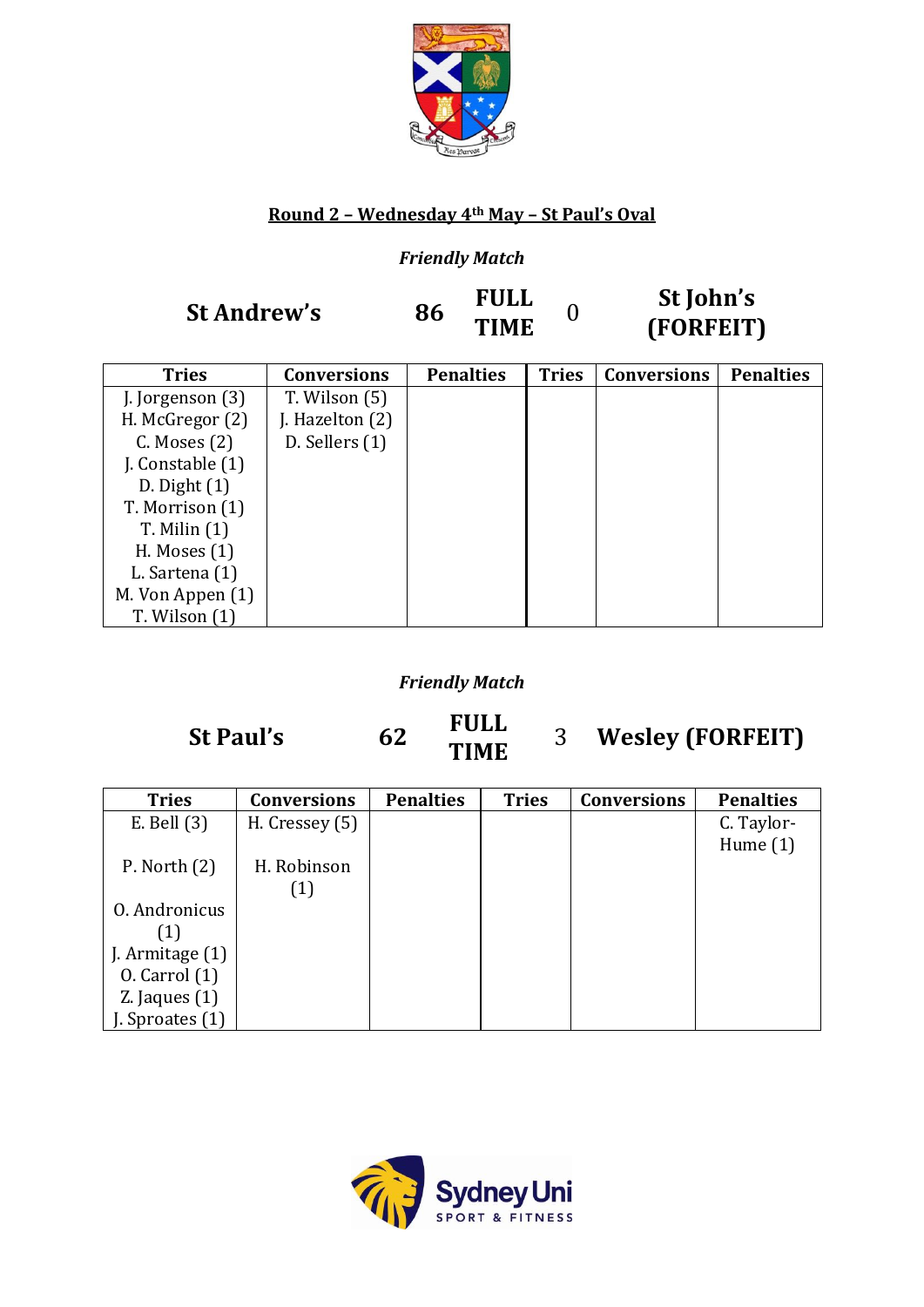

#### **Round 3 – Wednesday 18th May – Sydney Uni Football Ground**

**Wesley <sup>19</sup> FULL**

**TIME** <sup>12</sup> **St John'<sup>s</sup>**

| <b>Tries</b>    | <b>Conversions</b> | <b>Penalties</b> | <b>Tries</b>      | <b>Conversions</b> | <b>Penalties</b> |
|-----------------|--------------------|------------------|-------------------|--------------------|------------------|
| F. Atkinson (1) | L. Sedgwick (2)    |                  | M. Heywood (1)    | $D.$ McCann $(1)$  |                  |
| A. Chitty $(1)$ |                    |                  | $C.$ McCann $(1)$ |                    |                  |
| L. Sedgwick (1) |                    |                  |                   |                    |                  |
|                 |                    |                  |                   |                    |                  |
|                 |                    |                  |                   |                    |                  |
|                 |                    |                  |                   |                    |                  |
|                 |                    |                  |                   |                    |                  |
|                 |                    |                  |                   |                    |                  |
|                 |                    |                  |                   |                    |                  |
|                 |                    |                  |                   |                    |                  |
|                 |                    |                  |                   |                    |                  |

## **St Andrew'<sup>s</sup> <sup>34</sup> FULL TIME** <sup>21</sup> **St Paul'<sup>s</sup>**

| <b>Tries</b>       | <b>Conversions</b> | <b>Penalties</b>  | <b>Tries</b>      | <b>Conversions</b> | <b>Penalties</b> |
|--------------------|--------------------|-------------------|-------------------|--------------------|------------------|
| $T.$ Wilson $(2)$  | T. Wilson (3)      | $T.$ Wilson $(1)$ | H. Cressey $(1)$  | J. Matthews $(2)$  |                  |
| D. Breden $(1)$    |                    |                   | $C.$ Murray $(1)$ | H. Cressey $(1)$   |                  |
| J. Jorgenson $(1)$ |                    |                   | G. Poolman (1)    |                    |                  |
| H. McGregor $(1)$  |                    |                   |                   |                    |                  |
|                    |                    |                   |                   |                    |                  |
|                    |                    |                   |                   |                    |                  |
|                    |                    |                   |                   |                    |                  |